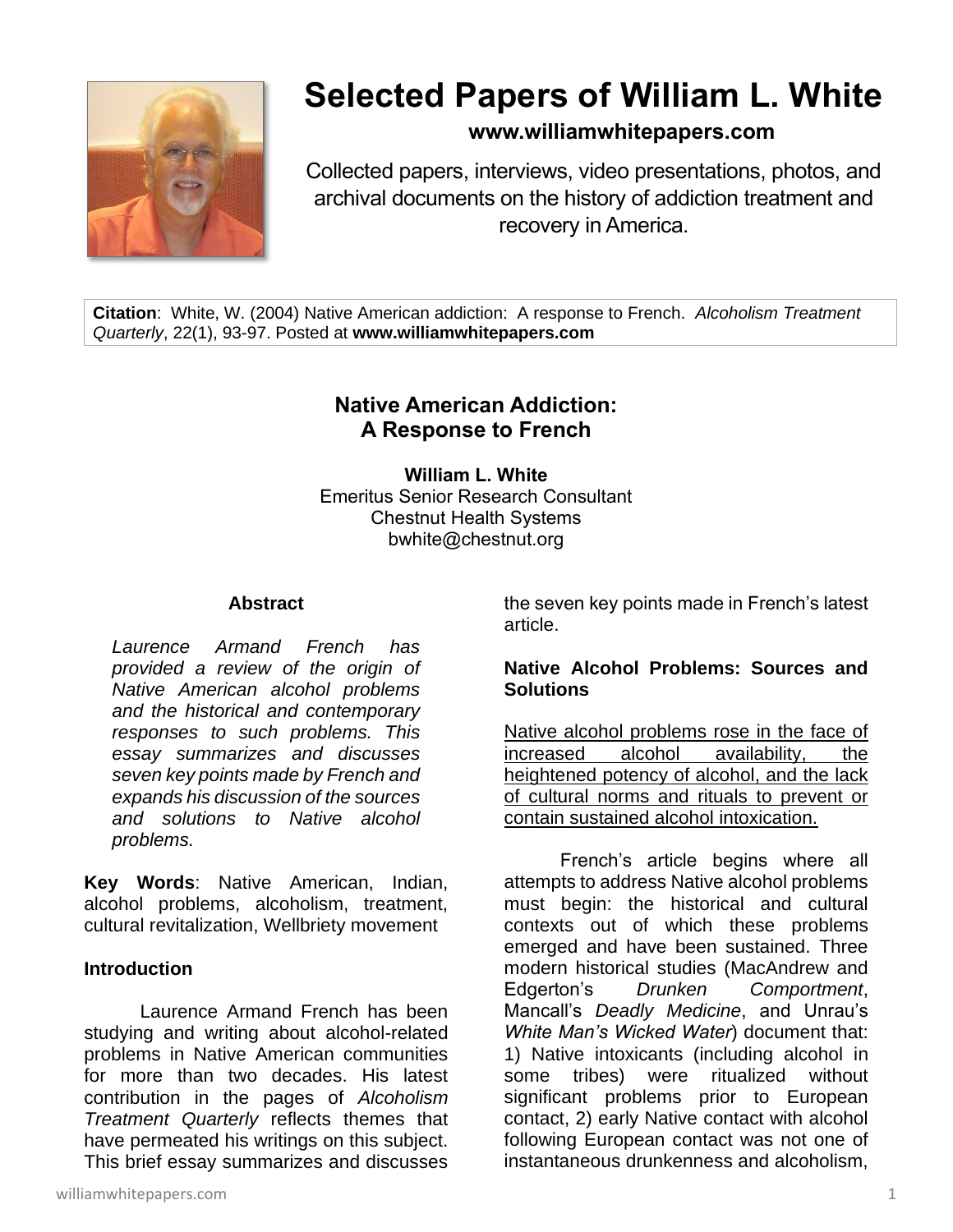and that 3) alcohol problems rose in tandem with the use of alcohol as a tool of political, economic and sexual exploitation and with the larger physical and cultural assault on Native tribes. Added to this historical data is an accumulating body of clinical literature debunking what have been christened "firewater myths"—notions that Native Americans have an atypical response to alcohol, can't "handle their liquor," and are genetically/biologically vulnerable to alcoholism (see Westermeyer, 1974; Leland, 1976; May, 1994).

#### Alcohol problems have evolved into a major health problem threatening Native American communities.

The truth of this point is evident in any report on the health of Native American tribes, but such a declaration, without qualification and elaboration stigmatizes Native communities. Several added points are essential: 1) there is enormous variability of drinking patterns and the prevalence of alcohol problems within and across Native tribes, 2) many alcohol-related health problems are more the result of "Indian drinking" (a culturally acquired pattern of episodic, group-oriented binge drinking) than traditionally defined alcoholism, and 3) castigating whole communities and all tribes based on a minority of individuals with intractable alcohol problems constitutes a pattern of racial stereotyping that injures Native communities (May, 1994).

Native Americans and Euro-Americans subscribe to fundamentally different worldviews, e.g., collaboration and harmony versus competition and conflict.

French does an excellent job illustrating these differences by revealing the differences between American Indian AA meetings and traditional AA meetings. His work here can be added to others who have made such comparisons between Native and Euro-American values and worldviews within the alcohol problems arena (see Simonelli, 1993; Coyhis, 2000).

Due to these differing world views, the indiscriminate application of culturally dominant alcoholism treatment methods have proved ineffective in Native communities.

The value differences French identifies are crucial to understanding why Eurocentric prevention and treatment approaches have not worked well in Native communities. Such approaches, in spite of their ineffectiveness, have fueled the belief that Native tribes do not have the resources within their own cultures to resolve alcohol problems.

An alternative to the application of mainstream approaches has been the emergence of culturally nuanced adaptations (the "Indianization" of Alcoholics Anonymous) and alternatives (the Native American Church) to traditional alcoholism treatment.

Efforts are emerging to elicit solutions—at both cultural and clinical levels—from the very heart of Native communities. These efforts are creating treatment hybrids that blend Native and Eurocentric methods of treating alcohol problems and are also utilizing purely Native approaches to the resolution of such problems (see Jilek, 1978, 1994; Jilek-Aall, 1981; Weibel-Orlando, 1987; Womak, 1996). While this expanded variety of treatment approaches has generated considerable support, there are calls to more rigorously evaluate both mainstream and culturally indigenous methods of treating Native alcohol problems (Weibel-Orlando, 1989; Mail & Heurtin-Roberts, 2002).

Renewed and new abstinence-based, Native American cultural revitalization movements are increasing in spite of sustained efforts to legally suppress them, e.g., the legal suppression of peyote within the Native American Church.

What could be added to French's discussion is that such abstinence-based cultural and religious movements have a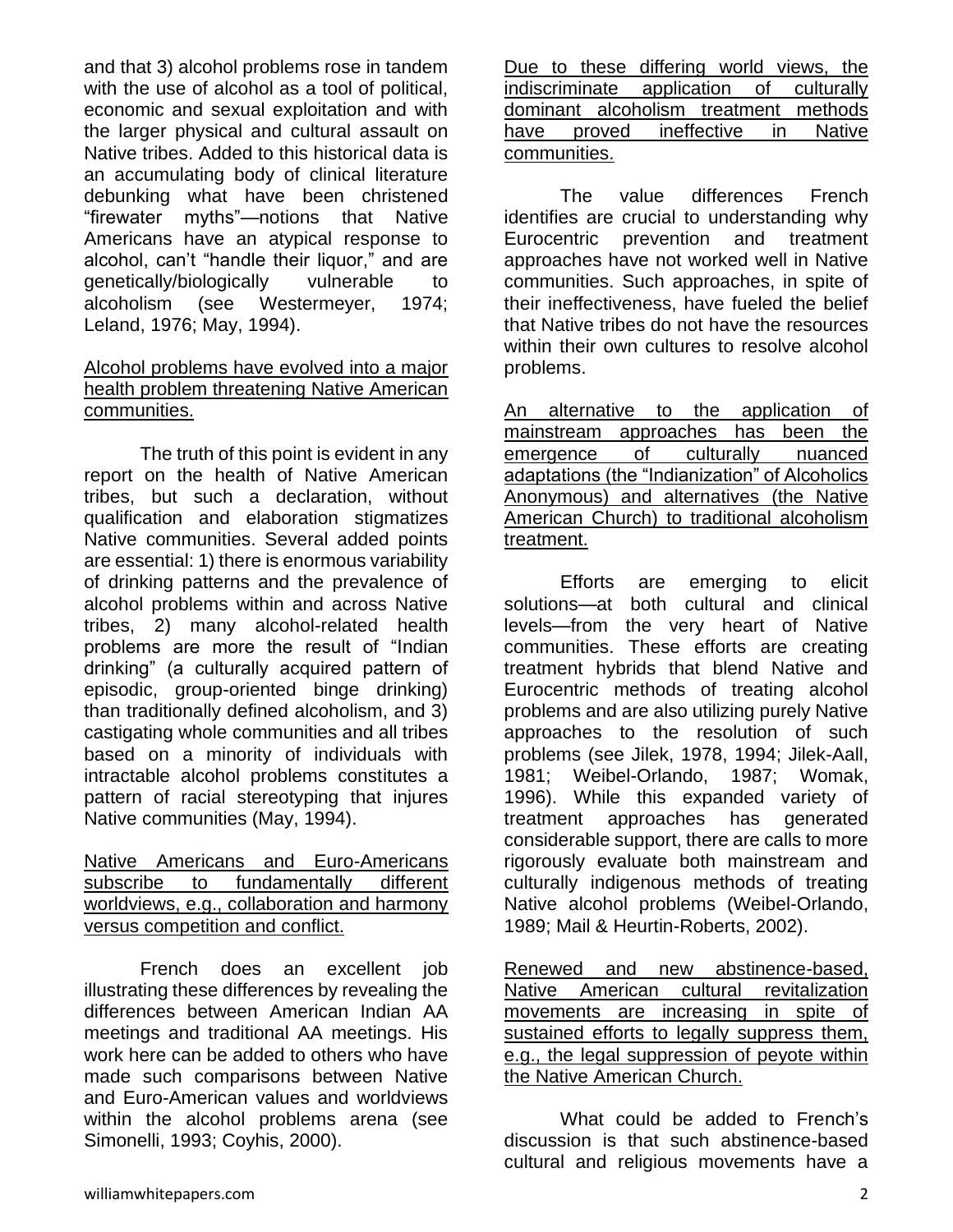long and rich history that includes the Delaware Prophet movements, Handsome Lake and the Longhouse Religion, the Shawnee and Kickapoo Prophet movements, Indian preachers and temperance missionaries (e.g., William Apess and George Copway) and the Indian Shaker Church. There are two important points to be made here. First, Native American "recovery circles" constitute, in this author's researches, the first recovery mutual aid societies—some 200 years before the founding of Alcoholics Anonymous (White, 2000; Coyhis & White, 2003). It is time Native communities were acknowledged for this historical innovation. Second, that historical legacy continues today through the growing and increasingly vibrant Wellbriety movement (see http://whitebison.org).

## **A Vision for the Future**

The final and most important point French makes is that tribal-centric treatment and recovery support services sustained by a combination of federal, state, and tribal resources constitute a window of hope for the future prevention and resolution of Native alcohol problems.

There is a silent revolution unfolding in Indian Country. Drinking and drunkenness, historically defined via the "firewater myths" as an essence and expression of one's Indianness, are being rejected. Growing numbers of Native peoples are embracing Wellbriety (sobriety and physical, emotional and spiritual health) as an act of personal and cultural survival and resistance. This resistance movement is reflected in a recently published Native adaptation of the "Big Book" of Alcoholics Anonymous. The *Red Road to Wellbriety* declares:

> *To walk the Red Road is to offer a silent proclamation: Here the destruction stops. We will heal ourselves, we will heal our wounded relationships, we will heal our children, we will heal our nation. On this day, our future history begins.*

The source of Native alcohol problems lies within the history of a process of cultural destruction (the decimation and domination of Native tribes); the solution to these same problems lies in the processes of cultural and religious revitalization that are rising within Native communities. Laurence Armand French has helped place these cultural revolutions in historical and clinical perspective. Readers wanting a more indepth treatment of these issues are encouraged to explore French's book, *Addictions and Native Americans*.

## **REFERENCES**

- Coyhis, D. (2000). Culturally Specific Addiction Recovery for Native Americans. In J. Kristen (Ed.), *Bridges to Recovery* (pp. 77-114). New York: The Free Press.
- Coyhis, D., & White, W. (2003). Alcohol Problems in Native America: Changing Paradigms and Clinical Practices. *Alcoholism Treatment Quarterly, 20*(3/4), 157-165.
- French, L. A. (2000). *Addictions and Native Americans*. Westport, CT: Praeger.
- Jilek-Aall, L. (1981). Acculturation, alcoholism, and Indian-style Alcoholics Anonymous. *Journal of Studies of Alcohol, Suppl. 9,* 143-158.
- Jilek, W. G. (1978). Native renaissance: The survival and revival of indigenous therapeutic ceremonials among North American Indians. *Transcultural Psychiatric Research Review, 15,* 117-147.
- Jilek, W. G. (1994). Traditional healing in the prevention and treatment of alcohol and drug abuse. *Transcultural Psychiatric Research Review, 31,* 219-256.
- Leland, J. (1976). *Firewater Myths: North American Indian Drinking and Alcohol Addiction* (Monograph No. 11). New Brunswick, NJ: Rutgers Center of Alcohol Studies.
- MacAndrew, C., & Edgerton, R. B. (1969). *Drunken Comportment: A Social Explanation*. New York: Aldine.